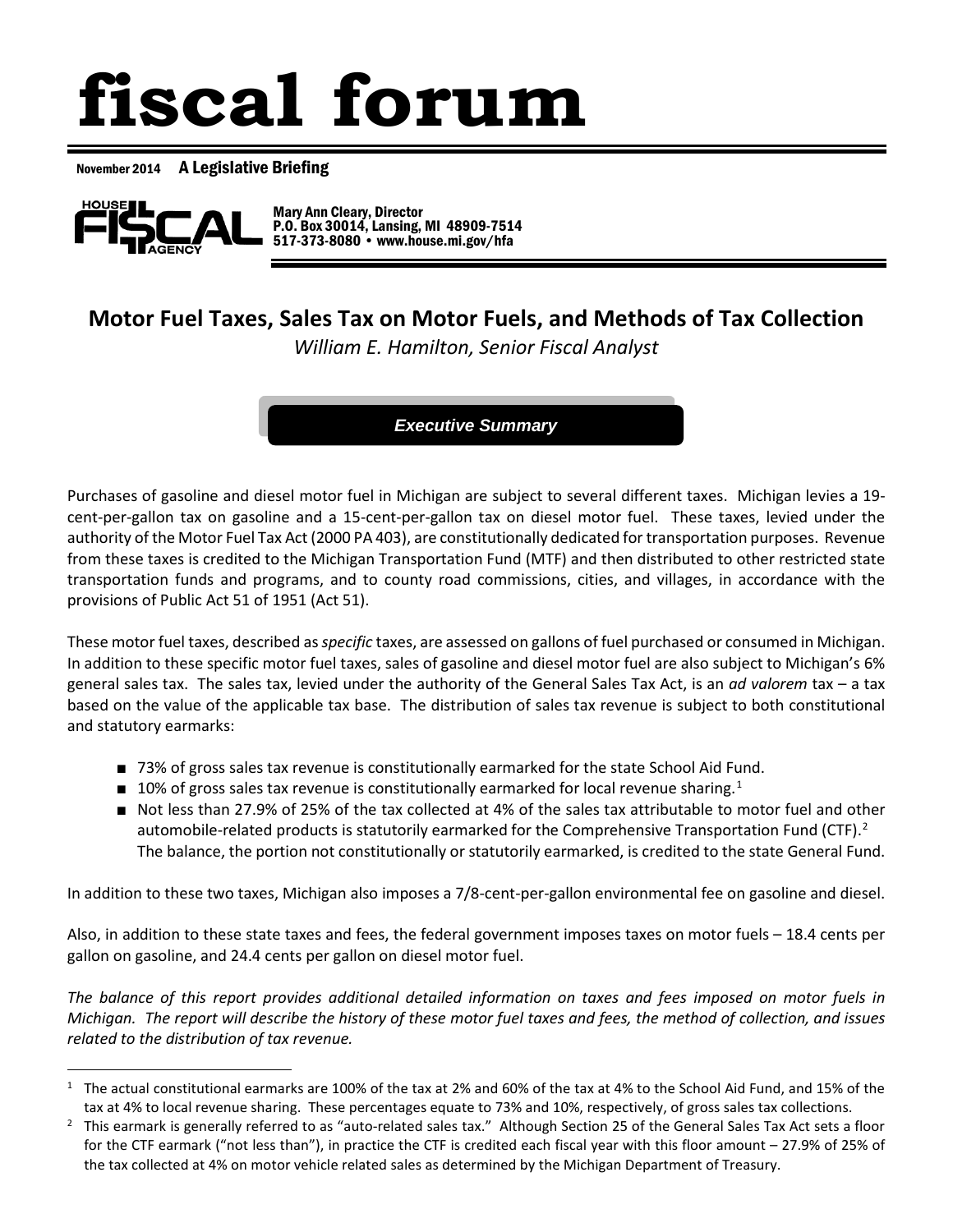## **Michigan Fuel Tax History**

The state of Michigan's first motor fuel tax was established under Public Act 2 of 1925. That act imposed a 2-cent-pergallon tax on *"all gasoline sold or used in this state."*

The act title states that the purpose of the act is "*to prescribe a privilege tax for the use of the public highways by owners and drivers of motor vehicles by imposing a specific tax upon the sale or use, within the state of Michigan, of gasoline as defined herein…*" The body of the act also states: "*It is the intent of this act to impose a tax upon the owners of motor vehicles using a combustible type of engine upon the public roads and highways of this state by requiring them to pay for the privilege thereof, in addition to the general motor vehicle license tax, at the rate of two cents per gallon for all motor vehicle fuel so used*…"

Public Act 2 of 1925 also provided for the distribution of revenue from the motor fuel tax. Specifically, the act indicated that "*all money received and collected by the Secretary of State under provisions of this act shall be deposited in the state treasury to the credit of the state highway fund…*" The act also established a schedule of appropriations from the state highway fund.

Public Act 150 of 1927 repealed Public Act 2 of 1925 to establish a new Motor Fuel Tax Act. Public Act 150 increased the motor fuel tax on gasoline to 3 cents per gallon and also modified the revenue distribution provisions to direct tax revenue to the state highway fund "*after the payment of the necessary expense incurred in the enforcement of this act*."

Public Act 319 of 1947 established a separate specific tax on diesel motor fuel. As a result, for several years there were separate public acts for the motor fuel tax on gasoline and the motor fuel tax on diesel. However, in 1951, Public Act 319 was repealed and its provisions brought into Public Act 150 of 1927 through Public Act 54 of 1951.

Public Act 150 of 1927 remained Michigan's Motor Fuel Tax Act until April 1, 2001 when the act was repealed and recodified by Public Act 403 of 2000.

Gasoline and diesel motor fuel tax rates have been amended several times since originally established.

#### **Michigan's Motor Fuel Tax on Gasoline**

The motor fuel tax on gasoline is currently 19 cents per gallon; this rate has been in effect for over seventeen years since Public Act 83 of 1997 increased the tax rate by four cents, from 15 cents to 19 cents per gallon, effective August 1, 1997.

According to estimates by the Michigan Department of Treasury, Office of Revenue and Tax Analysis (ORTA), the motor fuel tax on gasoline is expected to generate \$815.0 million in FY 2014-15 for credit to the MTF. This represents approximately 42% of MTF revenue. Each penny of the 19-cent-per-gallon tax on gasoline currently generates approximately \$43.0 million.

#### **Michigan's Motor Fuel Tax on Diesel Fuel**

Michigan's 15-cent-per-gallon tax on diesel motor fuel is also levied under the authority of the Motor Fuel Tax Act. However, this tax is effectively imposed on interstate motor carriers through the Motor Carrier Fuel Tax Act (1980 PA 119).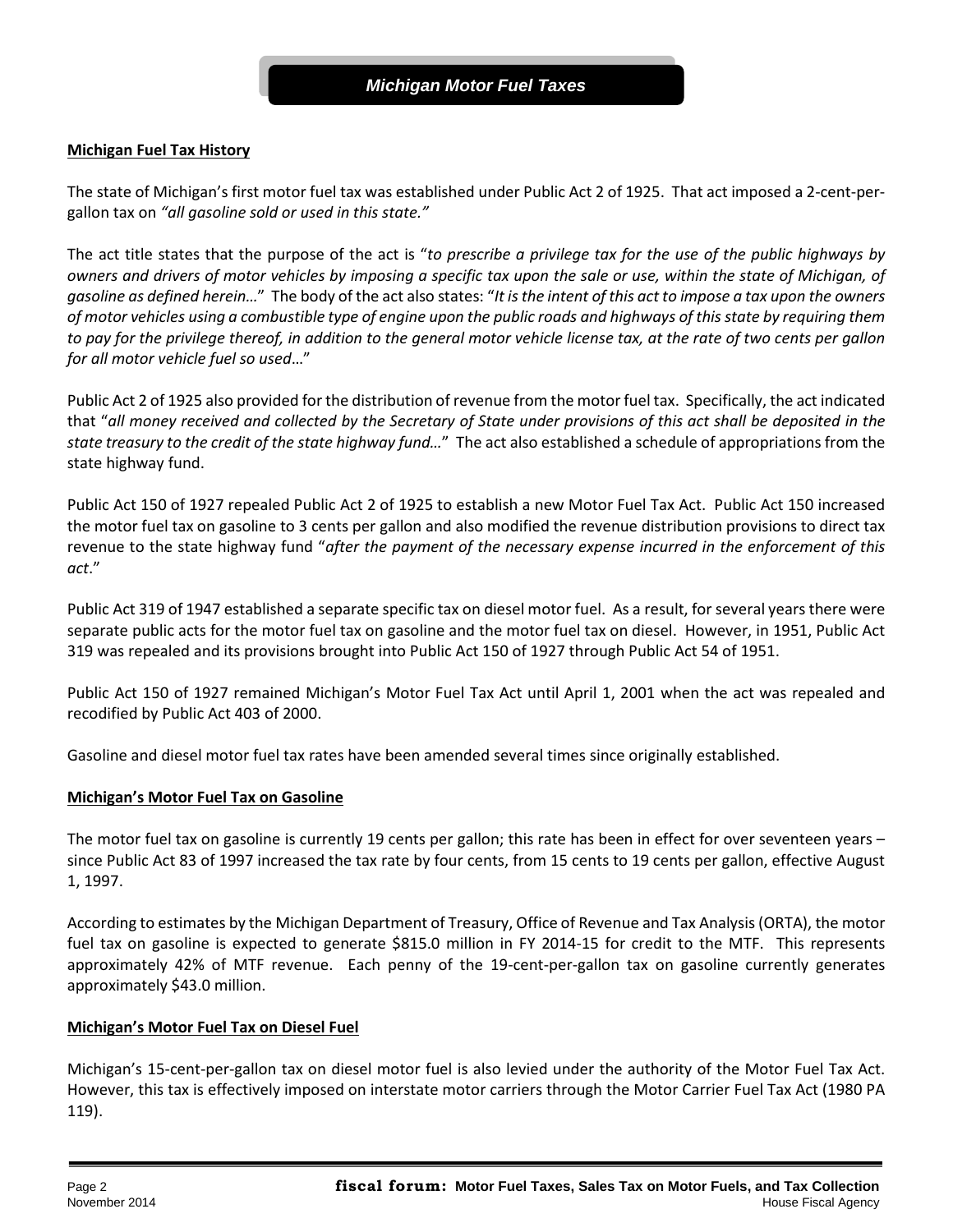The tax on diesel motor fuel under the Motor Fuel Tax Act is effectively a tax on diesel fuel consumed *and* purchased in Michigan; the tax is included in the price paid "at the pump" by diesel-powered passenger cars and trucks. However, because certain large commercial trucks, interstate *motor carriers*, are able to use Michigan roads and highways without purchasing fuel in Michigan, the Motor Carrier Fuel Tax Act established a tax on diesel fuel *consumed* in Michigan. Interstate motor carriers who drive in Michigan but who purchase diesel fuel in other states pay an equated 15-cent-per-gallon tax – the same tax rate as under the Motor Fuel Tax Act – based on a conversion of miles driven in Michigan to diesel fuel consumed in Michigan.

Motor carriers who drive in Michigan and also purchase fuel in Michigan are given credit for taxes effectively paid "at the pump" – they are not penalized for purchasing fuel in Michigan.

Other states and Canadian provinces have similar programs for taxing motor carriers based on miles driven within the state or province. These tax programs are coordinated through the International Fuel Tax Agreement (IFTA), an agreement of 48 contiguous U. S. states and 10 Canadian provinces. IFTA provides for the reciprocal collection of state and provincial diesel motor fuel taxes imposed on interstate and cross-border motor carriers.

The current motor fuel tax rate for diesel, 15 cents per gallon, has been in effect since January, 1984, although between 1996 and 2002 the rate under the Motor Carrier Fuel Tax Act was 21 cents per gallon, with a 6-cent-per-gallon credit given for in-state purchases. Public Act 668 of 2002 repealed the 6 cent credit and made the motor carrier fuel tax rate 15 cents per gallon.

Michigan diesel motor fuel taxes are expected to generate \$131.5 million for credit to the MTF in FY 2014-15. Each penny of the tax on diesel motor fuel generates approximately \$8.7 million.

# **Earmarking of Motor Fuel Tax Revenue**

 $\overline{a}$ 

Both the original 1925 act and the 1927 recodification of the Motor Fuel Tax Act dedicated revenue from the gasoline tax to the state highway fund. These statutory directives were reinforced by a 1938 amendment to the 1908 Michigan Constitution. The amendment directed that revenue from "*all taxes imposed directly or indirectly upon gasoline and like fuels sold or used to propel motor vehicles upon the highways of this state, and on all motor vehicles registered in this state […] after the payment of the necessary expenses of collection thereof, be used exclusively for highway purposes…*"[3](#page-2-0)

The earmarking of motor fuel and vehicle registration tax revenue was carried over in the 1963 Michigan Constitution under Article IX, Section 9. The original language of this section stated that "*all specific taxes, except general sales and use taxes and regulatory fees, imposed directly or indirectly on fuels sold or used to propel motor vehicles upon highways and on registered motor vehicles for transportation purposes shall, after payment of necessary collection expense, be used exclusively for highway purposes as defined by law*." This section was amended in 1976 to broaden the dedication of motor fuel and vehicle registration taxes to "transportation purposes" rather than simply to "highway purposes."[4](#page-2-1)

<span id="page-2-0"></span><sup>&</sup>lt;sup>3</sup> Proposal No. 3, put on the ballot through citizen's initiative, passed on November 8, 1938, becoming Section 22 of the 1908 Constitution.

<span id="page-2-1"></span><sup>4</sup> For a detailed discussion of the 1938 Constitutional amendment and the earmarking of motor fuel and vehicle registration taxes generally, see Attorney General Opinion 3250, dated March, 17, 1958. For additional background on the deliberations that resulted in the earmarking of motor fuel and vehicle registration tax revenues in the 1963 Constitution, see the Official Record of the 1961-1962 Constitutional Convention, in particular the debates of February 2, 1962 (pages 775-776), February 5, 1962 (pages 780-785), and April 19, 1962 (pages 2631-2635).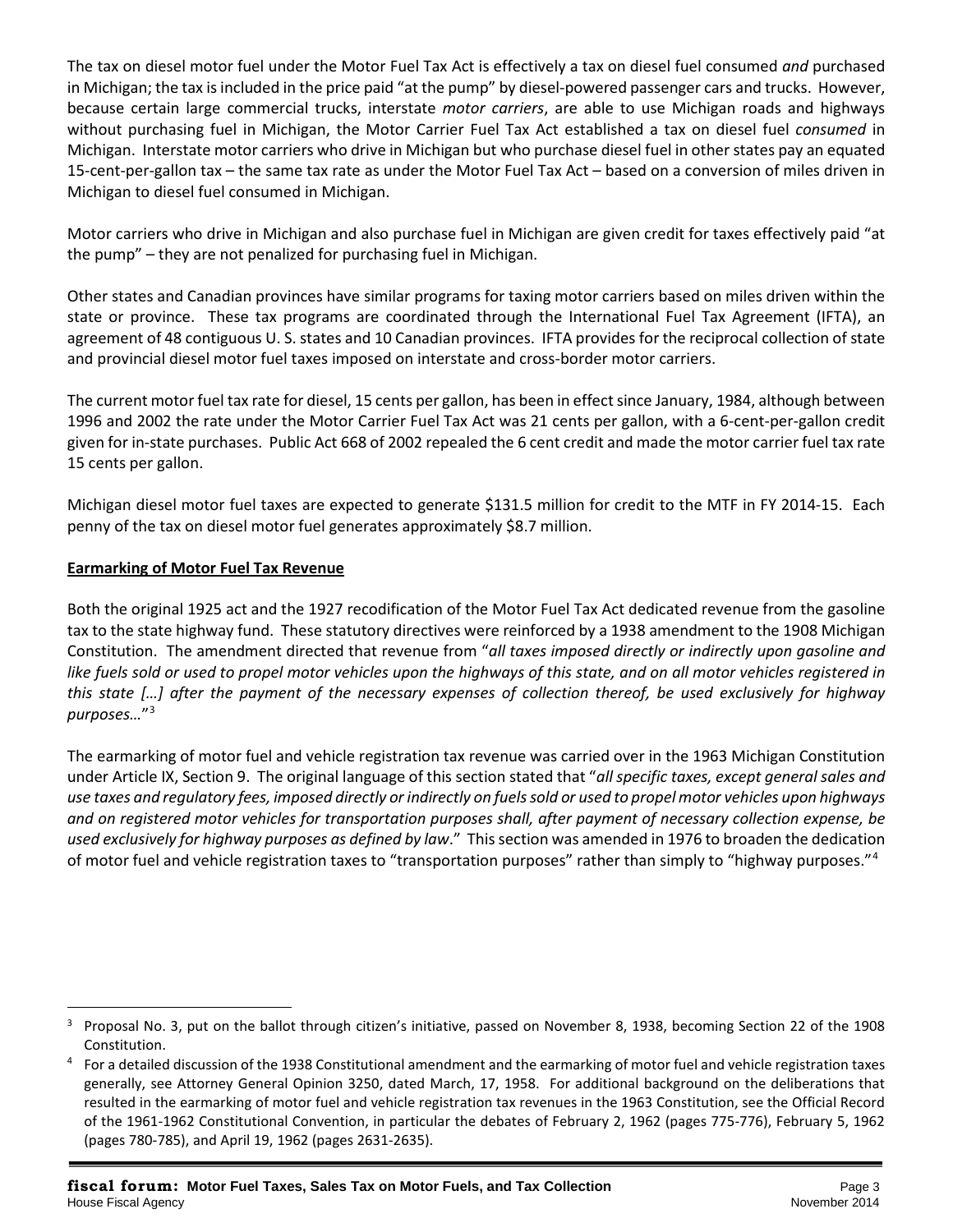### **Recreation Improvement Account**

The earmarking of motor fuel taxes for highway and transportation purposes is explicitly tied to the use of those motor fuels "to propel motor vehicles upon highways." However, some portion of gasoline sales are for non-highway uses – for watercraft, off-road vehicles (ORVs), and snowmobiles. Under Section 71103 of the Michigan Natural Resources and Environmental Protection Act (MNREPA) (1994 PA 451), the Legislature determined that 2% of gasoline sales were for watercraft, ORVs, and snowmobiles. As a result, Section 71106 of the MNREPA, directs the Michigan Department of Treasury to credit the Recreation Improvement Account within Conservation and Recreation Legacy Fund with 2% of gasoline tax revenue. In FY 2014-15, this earmark represents approximately \$16.2 million.

Section 81149 of 1994 PA 451 (MCL 324.81149) requires the Department of Natural Resources (DNR) to make a triannual survey of estimated *sales tax* related to gasoline sales for non-highway use by ORVs. The section does not reference the Motor Fuel Tax Act; it appears that the reference to the General Sales Tax Act is an error. The intent appears to be that the DNR estimate how much of the *motor fuel tax* is related to gasoline sales for ORVs. This section also appears to be an anachronism; the DNR does not make the tri-annual survey required by Section 81149.

# *Federal Motor Fuel Taxes*

In addition to Michigan's motor fuel taxes, the federal government levies an 18.4-cent-per-gallon gasoline excise tax, and a 24.4-cent-per-gallon diesel fuel excise tax. These taxes are earmarked for the Federal Highway Trust Fund, the fund that supports federal-aid surface transportation programs. Federal-aid surface transportation programs provide funds to states for certain eligible highway and public transportation program activities.

Federal revenue sources comprise \$1.2 billion, approximately one-third, of the FY 2014-15 state transportation budget.

# *Michigan Sales Tax*

Michigan is one of several states to impose a sales tax on motor fuel sales, in addition to motor fuel excise taxes.<sup>[5](#page-3-0)</sup> Sales of motor fuels are subject to the state's 6% general sales tax on retail sales, established in the General Sales Tax Act (1933 PA 167). The tax base for the sales tax on gasoline sales is the motor fuel retail price, including the federal excise tax, but not including the state motor fuel tax.

Keep in mind that there is not a *specific* sales tax on gasoline and diesel motor fuel; sales of gasoline and diesel motor fuel are simply subject to the General Sales Tax Act in the same manner as other non-exempt sales. Motor fuel sales have been subject to the state sales tax since the tax was first instituted in Michigan in 1933. Because the state sales tax is not specific to motor fuels, the amount of sales tax revenue generated from sales of gasoline and diesel motor fuel cannot be readily broken out from other sales tax revenue. The Michigan Department of Treasury and the House Fiscal Agency have to estimate the sales tax attributable to sales of gasoline and diesel motor fuel.

The sales tax attributable to gasoline sales can be estimated by using gasoline motor fuel tax revenue to compute taxable gallons. Taxable gallons can then be extended by an average per-gallon fuel tax base to determine the total gasoline sales base subject to the 6% sales tax. **Tables 1 and 2** on pages 9 and 11 of this report show estimated sales tax attributable to motor fuel sales using this method. **Table 1** also shows the major components of the pump price of gasoline at a selected price point, and the calculation of the taxable base for sales tax at that price point.

<span id="page-3-0"></span><sup>&</sup>lt;sup>5</sup> According to an American Petroleum Institute website accessed October 21, 2014, eight other states (California, Connecticut, Florida, Georgia, Hawaii, Illinois, Indiana, New York) levy ad valorem sales or gross receipts taxes on motor fuel sales in addition to per-gallon motor fuel taxes. Some states also allow for local option motor fuel or sales taxes; Michigan does not.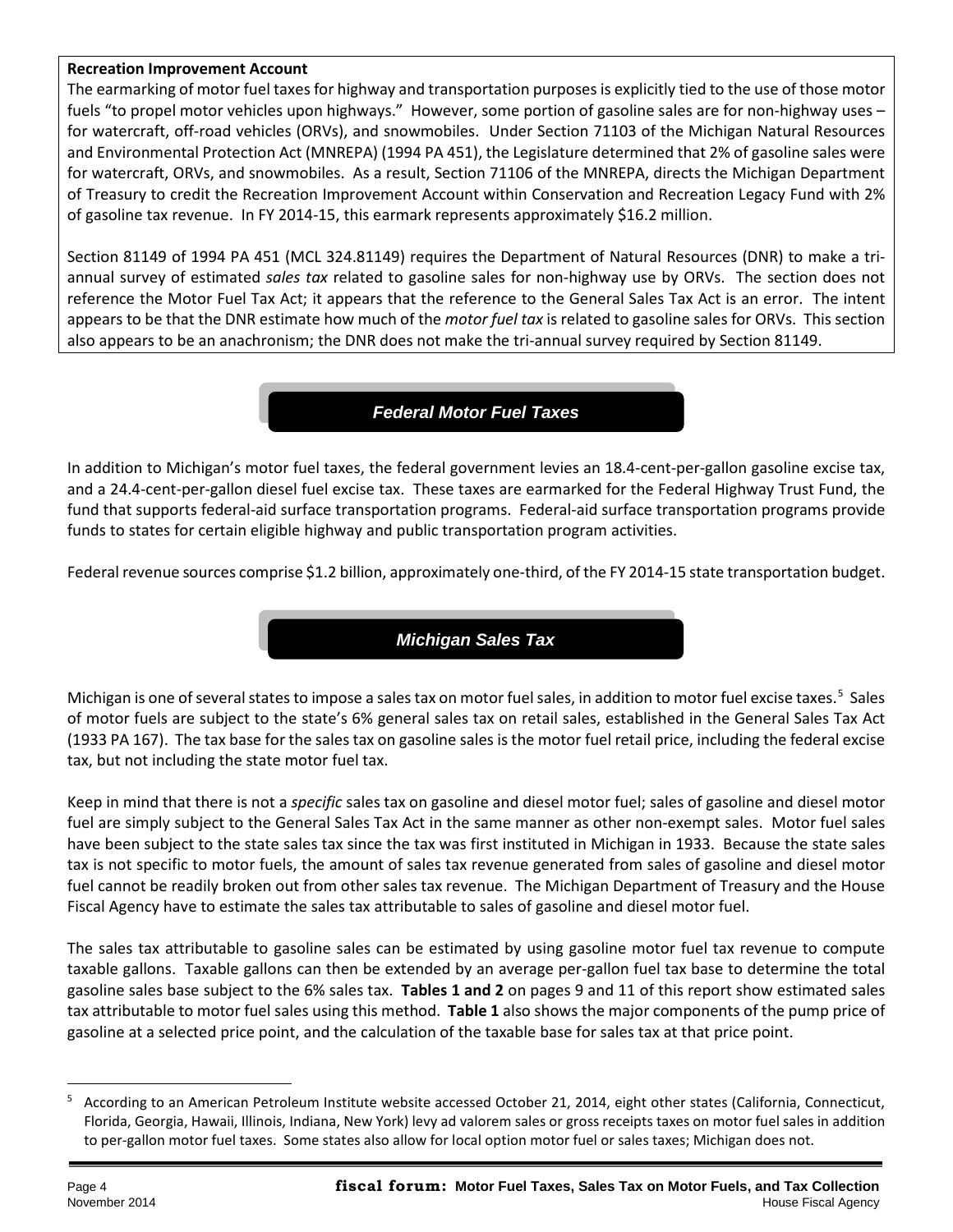The Michigan Department of Treasury estimates that 4.3 billion taxable gallons of gasoline will be consumed in Michigan in FY 2014-15. At this level of consumption, and an average pump price of \$3.30 per gallon, the sales tax on gasoline sales will generate \$755.0 million in sales tax revenue. The actual sales tax figure will vary from this estimate depending on actual gasoline consumption and actual gasoline prices.

The Michigan sales tax is subject to earmarking:

- 73% of gross sales tax revenue is constitutionally earmarked for the state School Aid Fund.
- 10% of gross sales tax revenue is constitutionally earmarked for local revenue sharing.
- Not less than 27.9% of 25% of the tax collected at 4% of the sales tax attributable to motor fuel and other automobile-related products is statutorily earmarked for the Comprehensive Transportation Fund (CTF). [6](#page-4-0)

The balance of sales tax revenue, i.e. the amount not otherwise constitutionally or statutorily earmarked, is credited to the state General Fund.<sup>[7](#page-4-1)</sup> The sales tax not otherwise constitutionally or statutorily earmarked, i.e., the amount for credit to the state General Fund, equates to 18% of the tax collected at 4%.

> *Refined Petroleum Fund Regulatory Fee*

Most states impose an environmental protection fee on the sale of petroleum products. As provided in Part 215 of the MNREPA, Michigan imposes a 7/8-cent-per-gallon regulatory fee on all petroleum products (not just motor fuels). Revenue from this fee, estimated to generate \$50.3 million in FY 2014-15, is dedicated to the Refined Petroleum Fund for use in state environmental cleanup programs. Refined Petroleum Fund revenue also supports the motor fuel quantity inspection program of the Michigan Department of Agriculture and Rural Development.

> *How Taxes are Collected – Motor Fuel Taxes*

Although the retail price of fuel purchased "at the pump" includes federal and state excise taxes, those taxes are not actually collected from the retailer, (i.e., service station). The state motor fuel excise taxes are actually collected by the Michigan Department of Treasury from fuel suppliers as defined in the Motor Fuel Tax Act. The U.S. Department of Treasury also collects federal motor fuel excise taxes from fuel suppliers, not from retailers.

In most instances, the point of taxation for the Motor Fuel Tax is the point at which fuel is transferred across a terminal loading rack to a fuel wholesaler. The taxpayer, the supplier, is the last owner of motor fuel before it is transferred across the loading rack. Fuel terminals are places where refined fuel is delivered by pipeline or vessel from refineries. This applies to both sales from in-state terminals and sales from out-of-state terminals where Michigan is the destination state.

There are 37 Internal Revenue Service registered refined petroleum product terminals in Michigan. Some fuel delivered by pipeline or vessel to Michigan terminals is refined in other states; some fuel is refined at the single operating oil refinery in Michigan, located in Southwest Detroit.

<span id="page-4-0"></span> $6$  See footnotes 1 and 2 for additional detail on these earmarks.

<span id="page-4-1"></span> $7$  There is also an earmark, effectively fixed at \$9.0 million, to the Michigan Health Initiative Fund. Since this earmark is, in practice, a fixed amount, and not a percentage, it can be assumed to come out of gross sales tax collections and can be ignored in the discussion of motor fuel sales tax earmarks.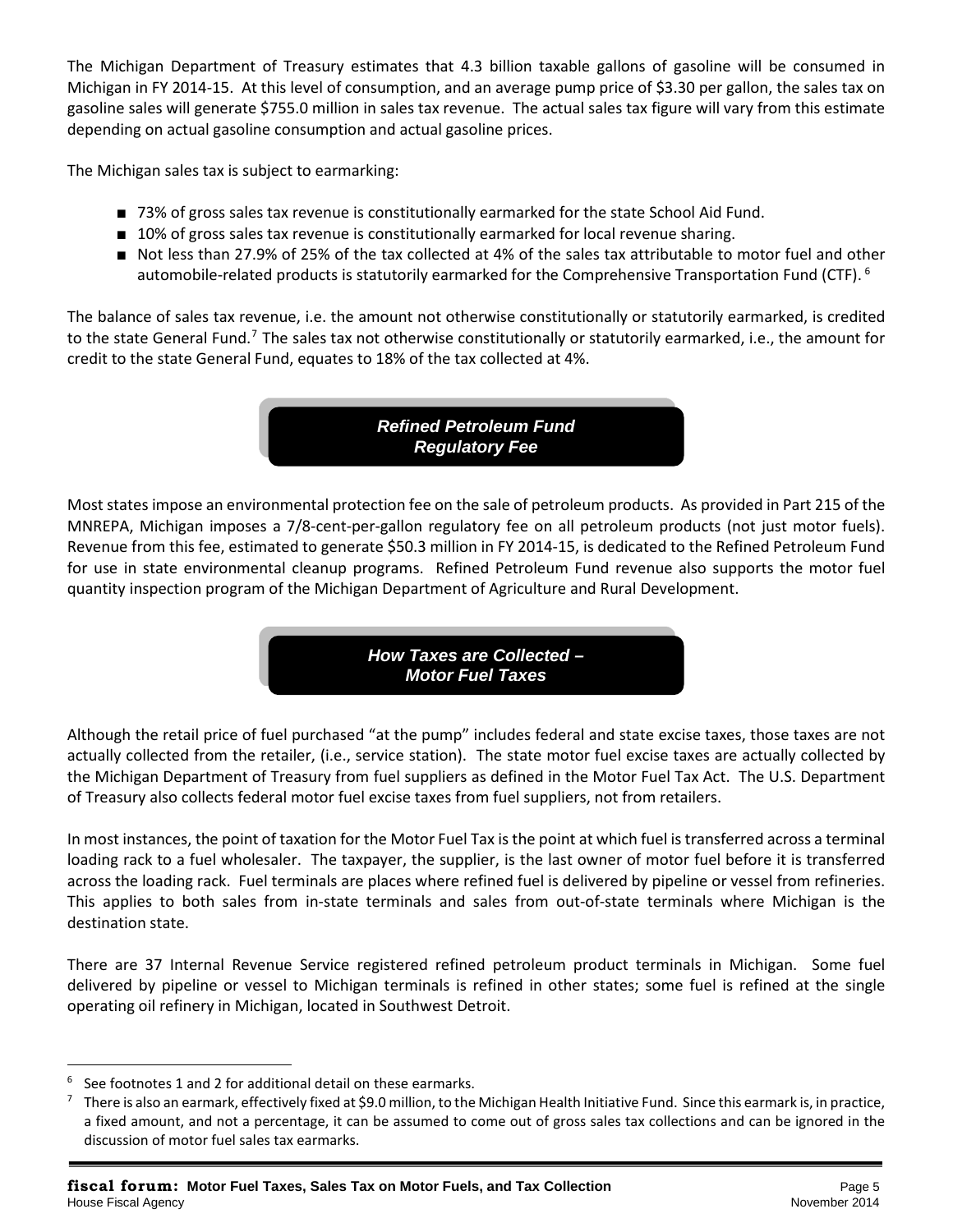The change in the tax collection point to the supplier was effected for the gasoline tax by Public Act 225 of 1992 – this was considered to be one of the reforms of the first *Build Michigan* program. The change for diesel taxes was made in part by Public Act 225 of 1992, and completed through Public Act 668 of 2002.

Moving the collection point to the fuel supplier was intended to make the collection of these taxes much more efficient. It is relatively easy for the Michigan Department of Treasury to collect from and audit a relatively small number of large fuel suppliers.

Section 14 of the Motor Fuel Tax Act allows suppliers to deduct 1.5% of the gasoline quantity from taxation to allow for "the cost of remitting the tax." This tax expenditure equates to approximately \$12.4 million per year. The deduction had been 2% of the gasoline quantity prior to the enactment of Public Act 83 of 1997 (the amending act that increased the tax from 15 cents per gallon to 19 cents). Prior to the 1997 amendment, this deduction had been described in the Motor Fuel Tax Act as an "evaporation and loss allowance."

Section 14 also requires a wholesaler or supplier to pay or credit to the retailer one-third of the deduction on quantities of gasoline sold to the retailer.

> *How Taxes are Collected – Sales Taxes on Gasoline*

With regard to the sales tax, the Michigan Department of Treasury sets a prepaid gasoline sales tax rate. This tax is collected from the gasoline supplier or importer at the time fuel is sold to a wholesaler. As a result, *estimated* sales tax is included in the price paid by the wholesaler and, in turn, the retail service station. The retailer is credited for the amount of prepaid sales tax at the time they prepare a monthly sales tax report. For example, if the retailer had effectively prepaid \$10,000 in sales tax, as included in the price charged by the wholesaler, and the retailer's actual total tax liability for the month was \$11,000, the retailer would remit only the \$1,000 balance to the Department of Treasury. Conversely, if the retailer's actual tax liability were less than the amount of pre-payment, the retailer would be entitled to a credit.

The pre-payment provisions of the General Sales Tax Act with regard to the sales tax levied on gasoline sales were first established under 1983 PA 244, which amended the act by adding a new section, Section 6a. The legislative analysis at that time indicated that the amending legislation was intended to make it harder for unscrupulous gasoline retailers to undercut tax-compliant retailers by not charging sales tax.

In 2008, Section 6a of the General Sales Tax Act was amended by Public Act 556 of 2008 (Senate Bill 881). Prior to enactment of Senate Bill 881, the law had required the Department to determine the prepayment rate at least annually, or every six months if the statewide retail price of a gallon of self-serve unleaded regular gasoline had changed by 10.0% or more during the six-month period. Senate Bill 881 required the Department to determine the prepayment rate every *three months* unless it determined that the statewide average retail price for self-serve unleaded regular gasoline had changed less than 10.0% since the establishment of the rate. The increased frequency of adjustments to the gasoline pre-payment sales tax rate were intended to help reduce tax overpayments and underpayments during periods of volatile fuel prices.<sup>[8](#page-5-0)</sup>

<span id="page-5-0"></span><sup>8</sup> Section 6a was subsequently amended by 2012 PA 509 (House Bill 5817) and 2013 PA 1 (House Bill 4153).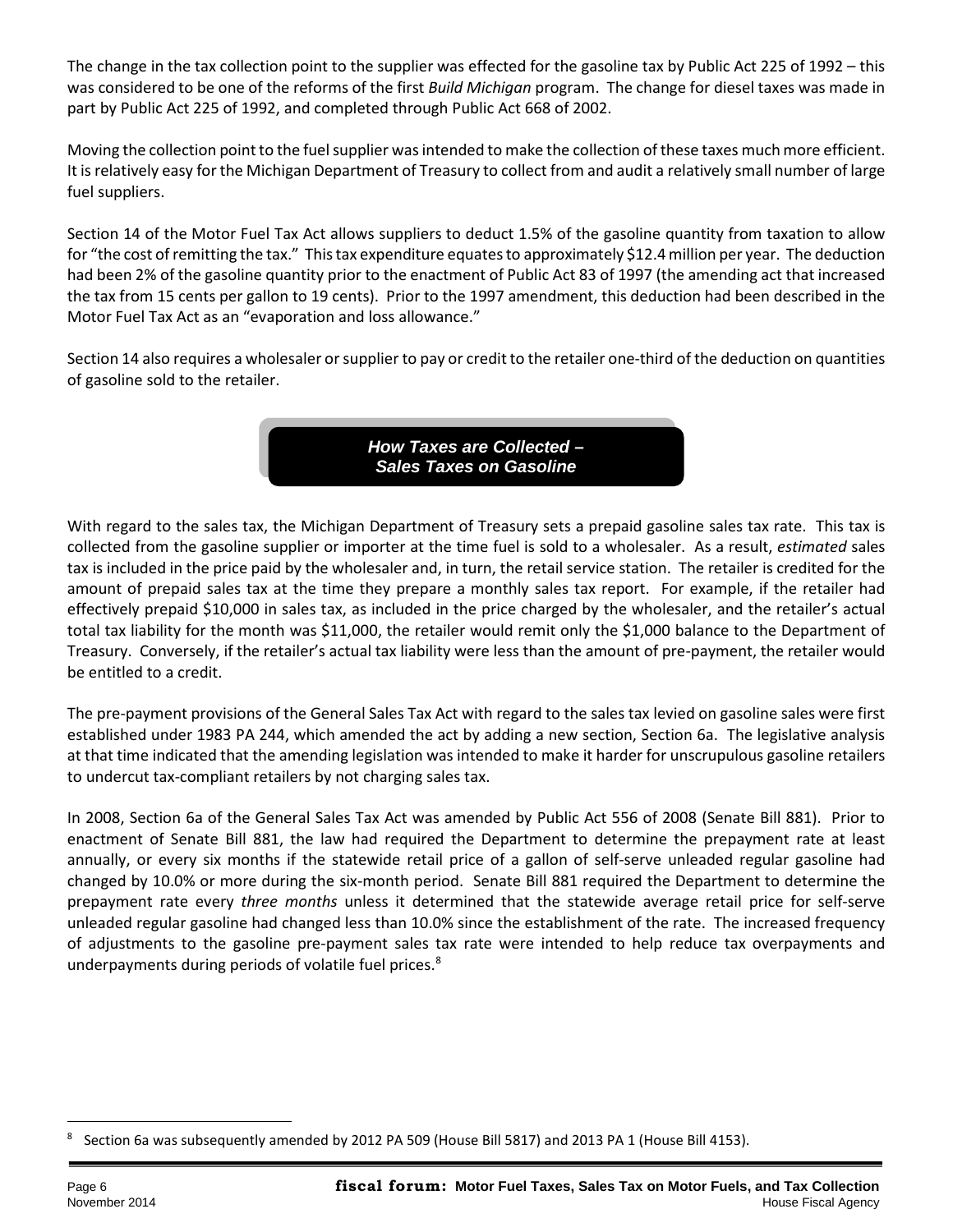## *Motor Fuel Tax Issues*

#### **The Decline in Motor Fuel Tax Revenue**

Motor fuel taxes are consumption taxes; they are assessed on a per-gallon basis. When consumption of motor fuels declines, so does revenue from motor fuel taxes.

Revenue from the motor fuel tax on gasoline peaked in FY 2001-02 at \$938.9 million and has declined every year since. Estimated FY 2014-15 gas tax revenue of \$815.0 million is \$123.9 million less than the FY 2001-02 peak. Because of increased vehicle fuel economy and changes in driving patterns, this decline in consumption and revenue will likely continue.

As shown in **Figure 1**, starting in FY 2006-07, revenue from state vehicle registration taxes makes up a larger share of MTF revenue than does the motor fuel tax on gasoline. In FY 2014-15, registration tax revenue is estimated to exceed gasoline and diesel motor fuel taxes combined.

The Legislature would have to increase the current 19-cent-per-gallon gas tax by 3 cents just to restore revenue to the 2002 level; i.e. to make up for the decline in consumption.

Increasing motor fuel taxes is complicated by the fact that Michigan also levies a sales tax on gasoline and diesel motor fuel purchases.

#### **Sales Tax as a Complicating Factor**

 $\overline{a}$ 

In enacting the General Sales Tax Act of 1933, Michigan became one of the first states to impose a statewide general sales tax. It is our understanding that from the time the sales tax was first imposed, gasoline and diesel motor fuel sales were subject to sales tax in the same manner as the sales of any other taxable product. That sales of motor fuels were subject to two distinct taxes was demonstrated in the language of the 1938 constitution amendment that earmarked motor fuel tax revenue for highway purposes but expressly excluded the general sales tax or use tax from the *highway purposes* earmark. This distinction was retained in the language of the 1963 Constitution.

The distinction between *specific* motor fuel taxes and the *general*sales tax on motor fuel sales was also stated explicitly in statute, specifically in amendments to the 1927 Motor Fuel Tax Act (Section 29 of 1970 PA 17, and Section 13 of 1992 PA 225), and in Section 22 of the current Motor Fuel Tax Act (2000 PA 403).

It is not unusual for a single economic transaction to generate more than one tax liability. For example, the sale of a building can generate an income tax liability and a real estate transfer tax. However, the fact that Michigan levies a general sales tax on motor fuel sales, in addition to motor fuel taxes, and that most of the revenue attributable to the sales tax on motor fuel sales is not dedicated to transportation programs, has become a policy issue.<sup>[9](#page-6-0)</sup>

When gasoline prices are relatively low, sales tax makes up a relatively small part of the tax built into the pump price per gallon. For example, during 2002, the pump price for gasoline averaged \$1.38 per gallon, the related sales tax base approximately \$1.12 per gallon, and the equivalent sales tax approximately 6.7 cents per gallon. As fuel prices rose during the late 2000s, sales taxes represented a larger and larger share of the taxes included in the pump price. When the pump price of gasoline hit the \$4.00 per gallon mark – as it did in the summer of 2008, and again in May 2011 – sales taxes represented approximately 21.6 cents of the per gallon pump price.

<span id="page-6-0"></span>The purchase, titling, and registration of motor vehicles also generates multiple state taxes and fees, including both registration taxes constitutionally dedicated to transportation, and state sales taxes with separate constitutional and statutory earmarks. While the sales tax on motor fuels generates considerable policy attention, the sales tax associated with motor vehicle sales has not.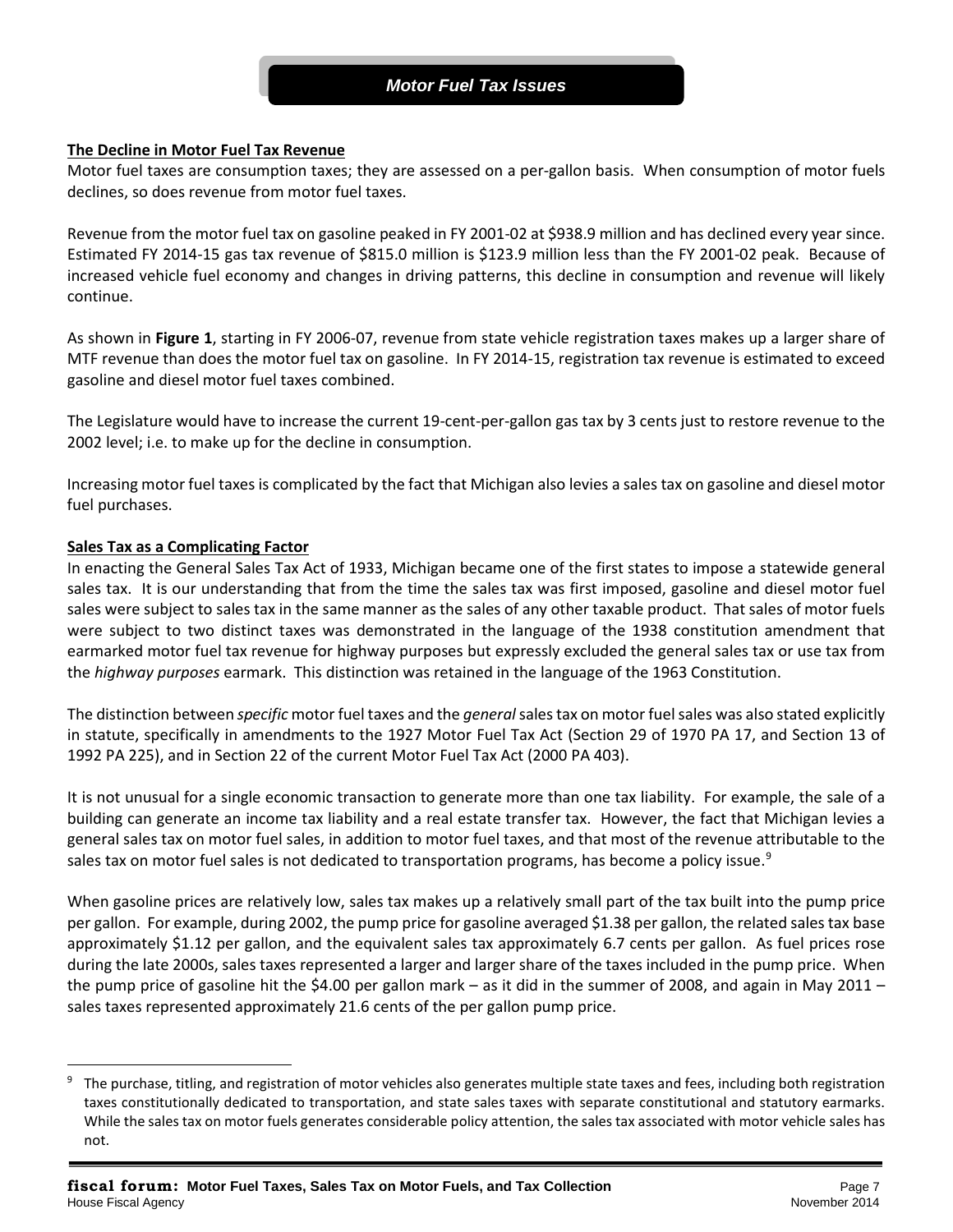When the pump price of gas is \$3.58 per gallon, the sales tax per gallon is roughly the same as the Michigan motor fuel tax per gallon – 19 cents.

Because the sales tax collected on motor fuel purchases increases as motor fuel prices rise, it is frequently assumed that this provides a windfall of sales tax revenue. However, depending on the degree to which consumers respond to higher prices, any windfall could be very short lived. In the short run, to the extent that consumers don't significantly alter fuel purchases, there could be some net increase in total sales tax collections. However, in the longer run, consumers adapt to higher fuel prices by purchasing less fuel. In addition, budget constraints dictate that if more is spent on motor fuels, less will be spent on other goods. If consumers cut back on non-taxable items (such as food), total sales tax revenues may increase. If the corresponding reduction is for other taxable items, there would be no net change in total sales tax revenue since one taxable good is simply being substituted for another.

The fact that motor fuel sales are subject to Michigan's general sales tax complicates attempts to increase motor fuel taxes. Including the sales tax in cross-state comparisons of state motor fuel taxes rates makes Michigan appear to have one of the highest state gas taxes. An October, 2014 map of state gasoline prices prepared by the American Petroleum Institute showed Michigan with a state gas tax of 39.03 cents per gallon. This figure assumed a state sales tax component of approximately 19 cents per gallon based on a pump price of approximately \$3.58 per gallon – in addition to the 19-cent-per-gallon motor fuel tax and 7/8-cent-per-gallon environmental fee.

However, including the sales tax in cross-state comparisons makes cross-state comparisons somewhat less meaningful to the extent that the sales tax component of state taxes on gasoline isn't constant – it changes daily with the price of the underlying product, the wholesale price of refined petroleum.<sup>[10,](#page-7-0)[11](#page-7-1)</sup>

Some have suggested exempting motor fuel taxes from the state sales tax. This would allow the Legislature to increase motor fuel taxes by a like amount without necessarily causing an increase in the pump price for consumers.<sup>12</sup> However, eliminating the sales tax on motor fuels would have a significant impact on state revenues available for other uses. Eliminating the sales tax on gasoline and diesel sales would reduce revenue to the School Aid Fund, local revenue sharing, the CTF, and the state General Fund. This impact is illustrated in **Table 1**, which shows estimated FY 2014-15 sales tax revenue attributable to gasoline sales only, and the distribution of that revenue.

As shown in **Table 2**, over the last 3 years, sales tax attributable to motor fuel sales has represented approximately 14% of total sales tax collections.

<span id="page-7-0"></span><sup>&</sup>lt;sup>10</sup> Three sources of state motor fuel tax rates are the Federal Highway Administration Highway Statistics Series <http://www.fhwa.dot.gov/policyinformation/statistics/2012/index.cfm> the U. S. Energy Information Administration [http://www.eia.gov/todayinenergy/detail.cfm?id=11071#](http://www.eia.gov/todayinenergy/detail.cfm?id=11071) and the American Petroleum Institute <http://www.api.org/oil-and-natural-gas-overview/industry-economics/fuel-taxes/gasoline-tax>

<span id="page-7-1"></span><sup>&</sup>lt;sup>11</sup> Comparing any single element of dedicated transportation taxes across states can be misleading. States use a mix of transportation taxes including motor fuel taxes, vehicle registration taxes, and tolls. In addition, some states allow for local option registration taxes; Michigan does not.

<span id="page-7-2"></span><sup>&</sup>lt;sup>12</sup> Bills have been introduced during the 2013-2014 Legislative Session to do just that. House Bill 4539 would amend the General Sales Tax to exempt motor fuel sales from the general sales tax. A companion bill, House Bill 4359, would amend the Motor Fuel Tax Act to make the motor fuel tax on gasoline and diesel a variable tax based on a percentage of the wholesale fuel price.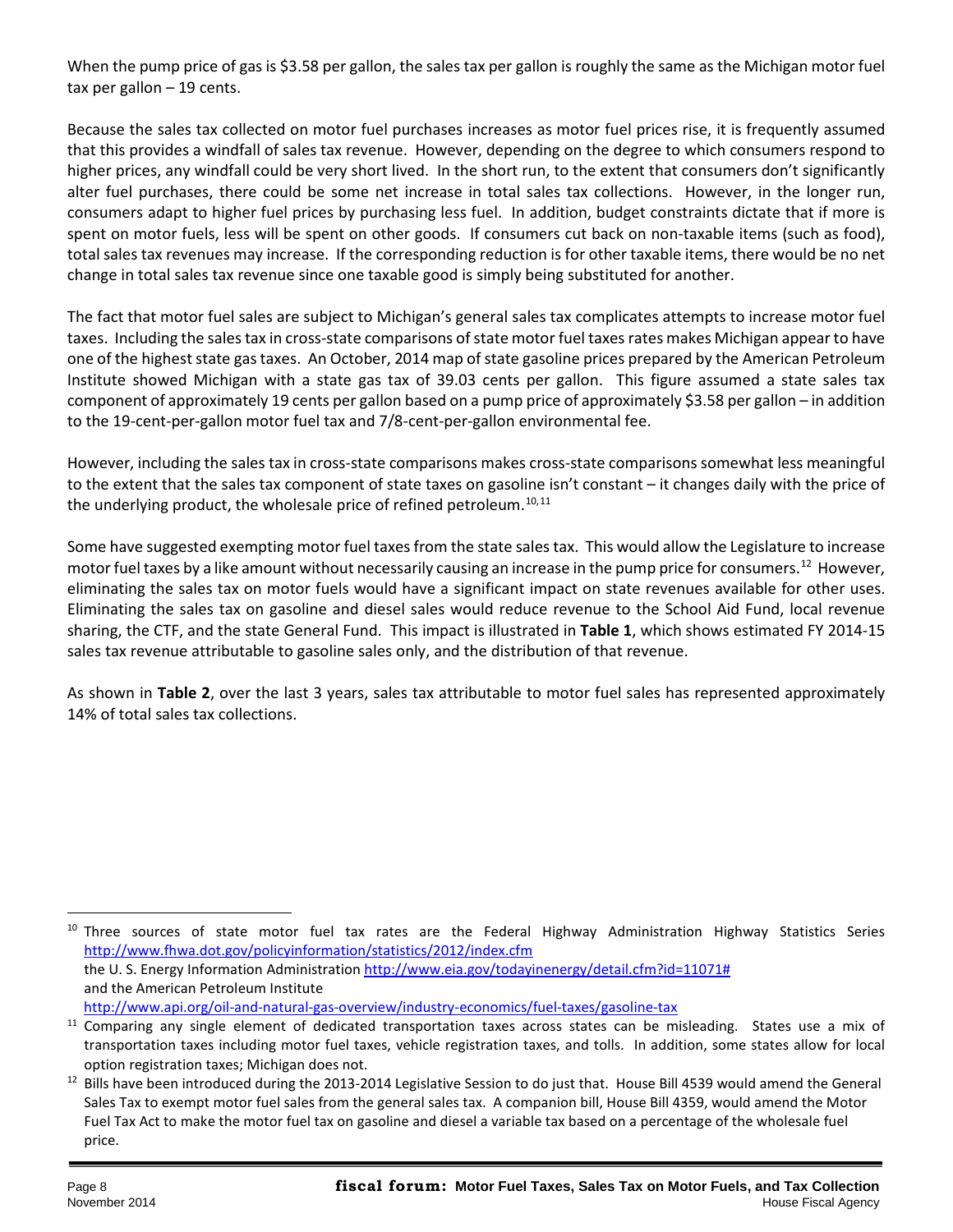**Table 1 Components of Gasoline Price at a Selected Price Point**

#### **Estimate of Sales Tax Attributable to Gasoline Sales**

| Gasoline Motor Fuel Tax Revenue Estimate for FY 2014-15<br>at 19 cents per gallon | 0.19                 | \$815,000,000 ORTA estimate, 2/5/14 |                          |
|-----------------------------------------------------------------------------------|----------------------|-------------------------------------|--------------------------|
| Taxable gallons                                                                   | 4,289,473,684        |                                     |                          |
| Taxable base price per gallon                                                     | 2.934                |                                     |                          |
| Taxable base                                                                      | \$12,585,315,789     |                                     | Gas at \$3.30 per gallon |
| Sales tax $\omega$ 6%                                                             | 0.06                 |                                     | \$2.750 Wholesale price  |
| Sales tax revenue on gasoline sales                                               | \$755,118,947        |                                     | 0.184 Federal Fuel Tax   |
|                                                                                   |                      |                                     | 2.934 Base for Sales Tax |
| Distribution:                                                                     |                      |                                     | 0.176 Sales tax          |
| School Aid Fund (100% of tax at $@2\%$ )                                          |                      | \$251,706,316 Constitutional        | \$3.110 Subtotal         |
| School Aid Fund (60% of tax $\omega$ 4%)                                          |                      | 302,047,579 Constitutional          | 0.190 State Fuel Tax     |
| Local Revenue Sharing (15% of tax $\omega$ 4%)                                    |                      | 75,511,895 Constitutional           | \$3.300 Pump price       |
| Comprehensive Transpt. Fund (27.9% of 25% of tax $\omega$ 4%)                     | 35,113,031 Statutory |                                     |                          |
| Subtotal                                                                          | \$664,378,821        |                                     |                          |
| General Fund (balance)                                                            | 90,740,127           |                                     |                          |
| <b>Total Distribution</b>                                                         | \$755,118,947        |                                     |                          |

This table calculates sales tax attributable to gasoline sales using estimated gasoline consumption for FY 2014-15, and an average pump price of \$3.30 per gallon. The box showing the calculation of the sales tax base at a pump price of \$3.30 per gallon includes only major price and tax components and does not show state environmental regulatory fees or other components of end fuel price.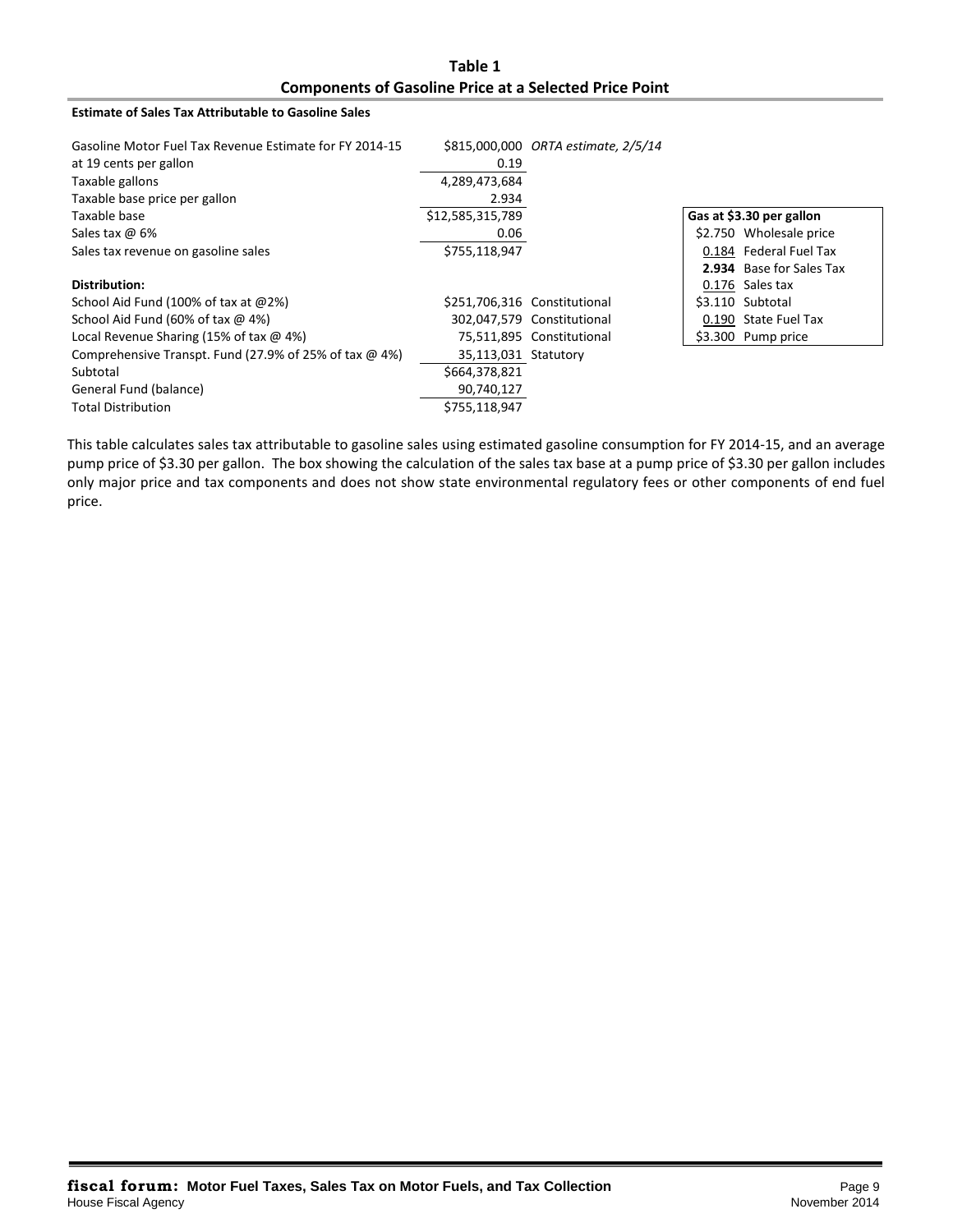**Figure 1 MTF Revenue History – Detail Motor Fuel and Vehicle Registration Taxes**

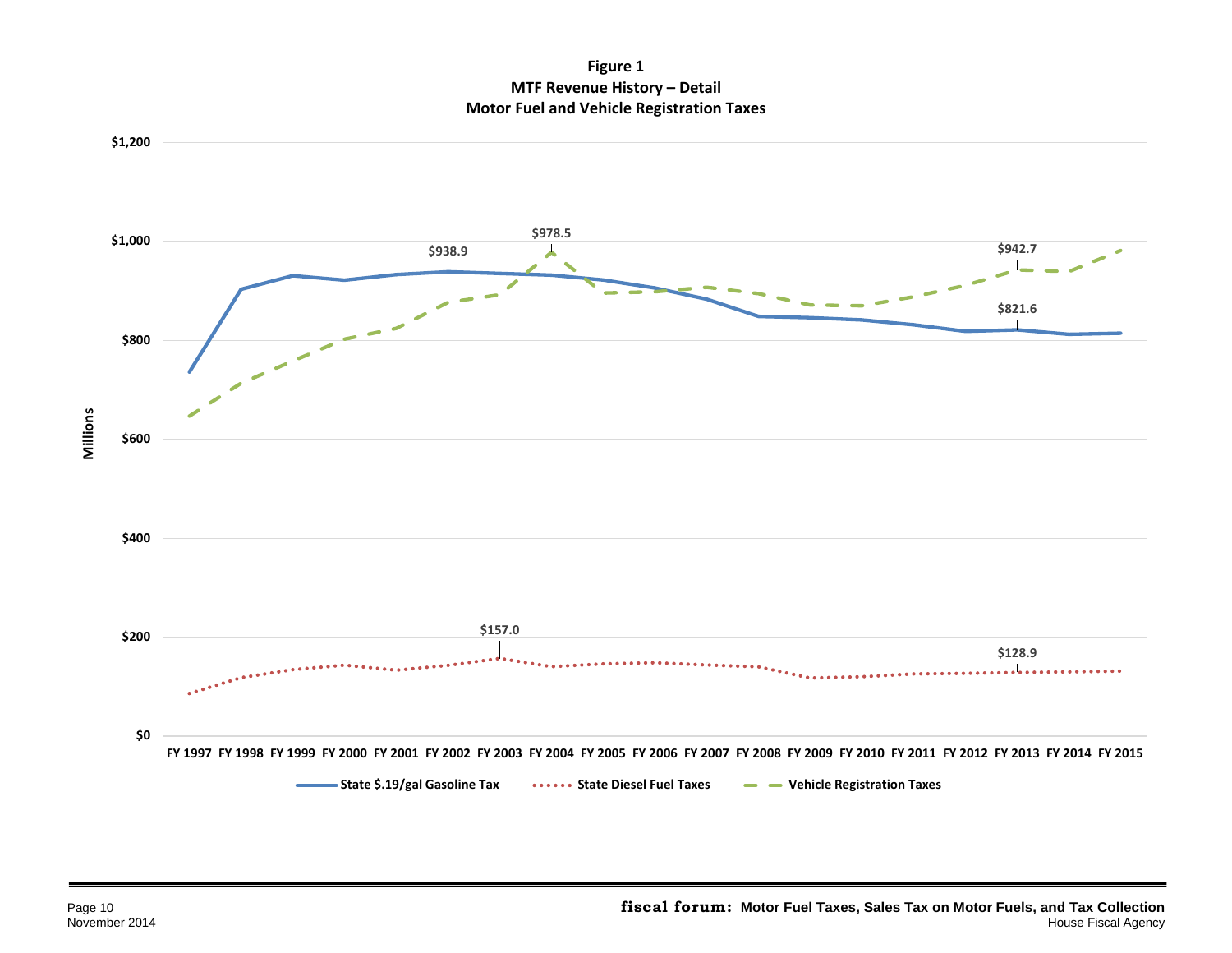| Year | <b>Gas Tax</b><br>Revenue<br>(Millions) | <b>Gallons</b><br>Sold<br>(Millions) | <b>Statewide</b><br>Average<br><b>Gas Price</b> | <b>Estimated</b><br><b>Sales Tax</b><br>from Gas<br>(Millions) | <b>Diesel Tax</b><br>Revenue<br>(Millions) | <b>Gallons</b><br>Sold | <b>Statewide</b><br>(Millions) Diesel Price | <b>Estimated</b><br><b>Sales Tax</b><br><b>Average from Diesel</b><br>(Millions) | <b>Total</b><br><b>Estimated</b><br><b>Sales Tax from</b><br>Gas/Diesel<br>(Millions) | <b>Total</b><br><b>Sales Tax</b><br><b>Collections</b><br>(Millions) | <b>Estimated</b><br><b>Sales Tax from</b><br>Gas/Diesel as a<br>Percentage of<br><b>Total Sales Tax</b> |
|------|-----------------------------------------|--------------------------------------|-------------------------------------------------|----------------------------------------------------------------|--------------------------------------------|------------------------|---------------------------------------------|----------------------------------------------------------------------------------|---------------------------------------------------------------------------------------|----------------------------------------------------------------------|---------------------------------------------------------------------------------------------------------|
| 2000 | \$928.2                                 | 4,885                                | \$1.568                                         | \$381.2                                                        | \$76.1                                     | 507                    | \$1.524                                     | \$40.0                                                                           | \$421.2                                                                               | \$6,273.6                                                            | 6.7%                                                                                                    |
| 2001 | \$941.5                                 | 4,955                                | \$1.498                                         | \$365.4                                                        | \$84.9                                     | 566                    | \$1.469                                     | \$42.5                                                                           | \$407.9                                                                               | \$6,479.3                                                            | 6.3%                                                                                                    |
| 2002 | \$936.3                                 | 4,928                                | \$1.385                                         | \$334.2                                                        | \$110.7                                    | 738                    | \$1.322                                     | \$49.0                                                                           | \$383.2                                                                               | \$6,392.7                                                            | 6.0%                                                                                                    |
| 2003 | \$940.6                                 | 4,951                                | \$1.583                                         | \$390.8                                                        | \$112.6                                    | 751                    | \$1.503                                     | \$56.9                                                                           | \$447.7                                                                               | \$6,417.2                                                            | 7.0%                                                                                                    |
| 2004 | \$931.7                                 | 4,904                                | \$1.861                                         | \$464.5                                                        | \$120.3                                    | 802                    | \$1.797                                     | \$75.5                                                                           | \$540.0                                                                               | \$6,478.0                                                            | 8.3%                                                                                                    |
| 2005 | \$920.0                                 | 4,842                                | \$2.271                                         | \$572.6                                                        | \$117.1                                    | 780                    | \$2.439                                     | \$102.2                                                                          | \$674.8                                                                               | \$6,559.9                                                            | 10.3%                                                                                                   |
| 2006 | \$896.8                                 | 4,720                                | \$2.555                                         | \$633.7                                                        | \$114.5                                    | 764                    | \$2.741                                     | \$112.1                                                                          | \$745.8                                                                               | \$6,619.9                                                            | 11.3%                                                                                                   |
| 2007 | \$873.7                                 | 4,598                                | \$2.870                                         | \$698.6                                                        | \$112.7                                    | 751                    | \$2.952                                     | \$119.8                                                                          | \$818.4                                                                               | \$6,674.7                                                            | 12.3%                                                                                                   |
| 2008 | \$836.2                                 | 4,401                                | \$3.275                                         | \$771.7                                                        | \$102.9                                    | 686                    | \$3.818                                     | \$143.6                                                                          | \$915.3                                                                               | \$6,560.5                                                            | 14.0%                                                                                                   |
| 2009 | \$847.2                                 | 4,459                                | \$2.359                                         | \$550.0                                                        | \$97.6                                     | 651                    | \$2.440                                     | \$85.1                                                                           | \$635.1                                                                               | \$6,070.7                                                            | 10.5%                                                                                                   |
| 2010 | \$840.3                                 | 4,423                                | \$2.801                                         | \$654.1                                                        | \$104.8                                    | 699                    | \$2.964                                     | \$111.5                                                                          | \$765.6                                                                               | \$6,306.1                                                            | 12.1%                                                                                                   |
| 2011 | \$832.7                                 | 4,383                                | \$3.577                                         | \$838.7                                                        | \$106.4                                    | 709                    | \$3.898                                     | \$140.0                                                                          | \$978.7                                                                               | \$6,779.7                                                            | 14.4%                                                                                                   |
| 2012 | \$812.9                                 | 4,278                                | \$3.689                                         | \$847.5                                                        | \$104.9                                    | 700                    | \$4.000                                     | \$152.5                                                                          | \$1,000.0                                                                             | \$7,035.7                                                            | 14.2%                                                                                                   |
| 2013 | \$838.6                                 | 4,414                                | \$3.589                                         | \$849.0                                                        | \$111.2                                    | 742                    | \$4.004                                     | \$161.7                                                                          | \$1,010.7                                                                             | \$7,167.7                                                            | 14.1%                                                                                                   |

**Table 2 Estimated Sales Tax Attributable to Gasoline and Diesel Fuel Sales Calendar Years 2000 Through 2013**

*Source: AAA Daily Fuel Gauge Report, Monthly Michigan Financial Reports*

This table shows estimated sales tax revenue attributable to sales of gasoline and diesel motor fuel for calendar years 2000 through 2013. It was developed from monthly state financial reports of motor fuel tax collections; the annual totals are the sum of monthly reported collections. Because these reports do not include accruals, and because this table reports on a calendar year basis, this table cannot be reconciled to state annual financial reports.

The statewide average fuel prices used in this table were taken from the Monday AAA fuel gauge report for Michigan; the price used for gasoline represents the average price of unleaded regular grade gasoline.

If citing the data shown in this table, the reader should note that the figures are estimates based on sources described above.